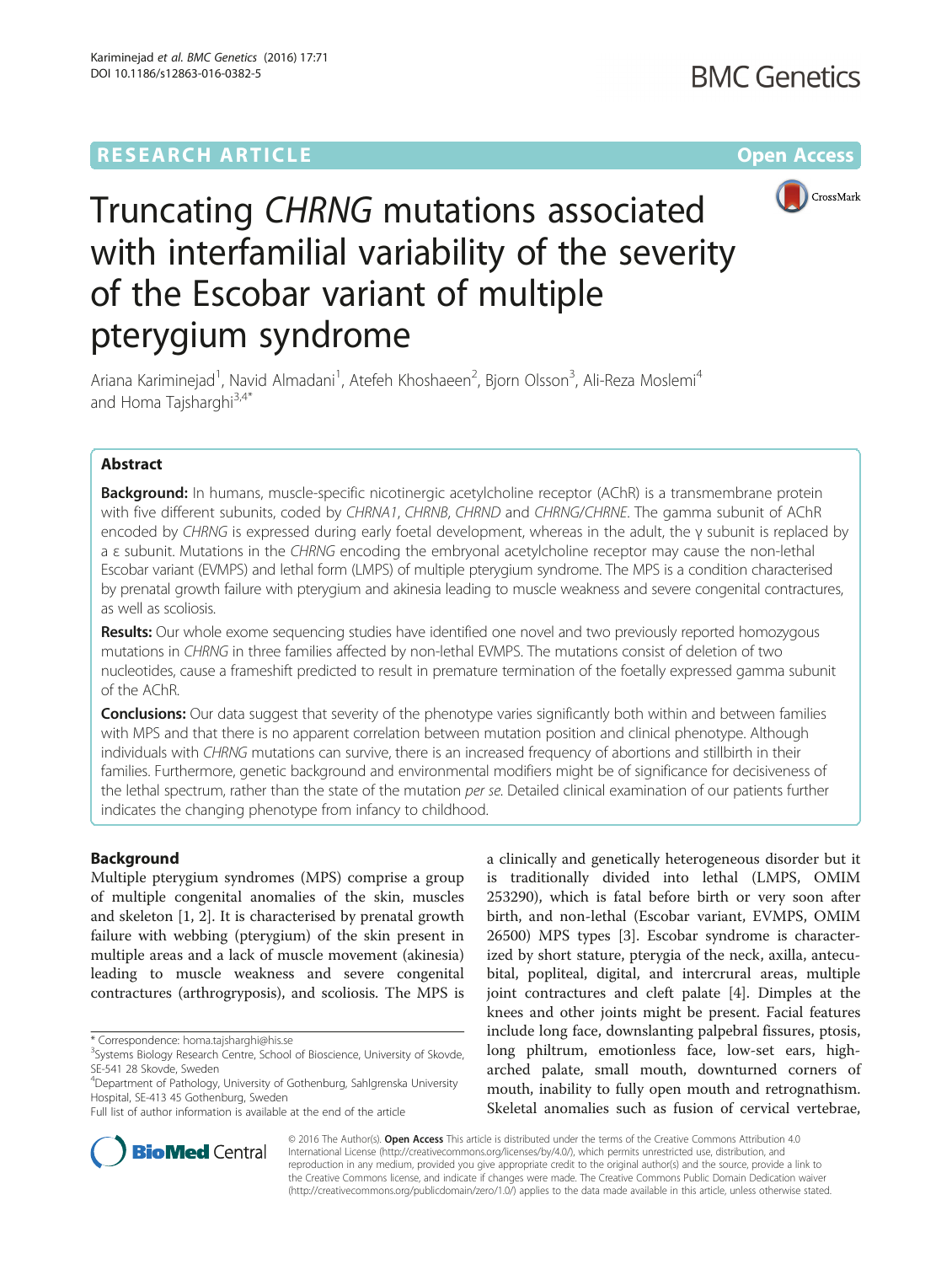scoliosis, kyphosis, flexion contraction of fingers, rockerbottom feet with vertical talus may be present [\[5](#page-6-0)]. Small penis and scrotum and cryptorchidism are seen in males. Females might have aplasia of the labia majora and small clitoris. Variable other features include intrauterine death, congenital respiratory distress, reduced foetal movement, and conductive hearing loss. Changing phenotype from birth to childhood has been observed [\[6](#page-6-0)].

Autosomal recessive inheritance appears to be the most common in MPS cases. However, the disease may be transmitted as an autosomal dominant or X linked trait [\[7](#page-7-0)–[9\]](#page-7-0). Mutations in genes encoding different subunits of the nicotinergic acetylcholine receptor (AChR), an excitatory cation channel, have been associated with MPS. In humans, muscle-specific AChR is a transmembrane pentameric glycoprotein composed of four different subunits, two α subunits, one β, one δ and one  $\gamma/\varepsilon$ subunit, encoded by CHRNA1, CHRNB, CHRND and CHRNG/CHRNE, respectively. The AChR exists in two forms, the embryonic form, present in foetal and denervated muscle and the adult form, which is predominantly expressed postnatal [[10, 11\]](#page-7-0). In humans, the switch from the embryonic AChR to the adult is apparently completed by the 33st week of gestation, in the late foetal and perinatal period [\[12](#page-7-0)]. The  $\gamma$  subunit of AChR (CHRNG) is expressed during early foetal development, whereas in the adult it is replaced by a ε subunit (CHRNE). Each AChR subunit comprises a large extracellular glycosylated N-terminal ligand-binding domain, followed by three hydrophobic transmembrane regions, which form the ionic channel, followed by an intracellular region of variable length. A fourth hydrophobic transmembrane region is located at the C-terminal domain.

Hereditary congenital myasthenic syndrome (OMIM 608931, 608930, 601462 and 254210) is predominantly caused by mutations in CHRNA1, CHRNB1, CHRND and CHRNE, the genes encoding α, β, δ and ε AChR subunits, respectively [\[13](#page-7-0)]. While mutations in the gene encoding the gamma subunit of the AChR (CHRNG), cause most cases of EVMPS and a smaller percentage of cases of LMPS, homozygous nonsense mutations in CHRNA1 and CHRND, are associated with LMPS [[4,](#page-6-0) [14](#page-7-0)–[17](#page-7-0)].

Whole-Exome Sequencing (WES) was applied in 9 Iranian cases (2 foetuses and 7 children) with clinical presentation of arthrogryposis. In 4 cases CHRNG was suspected as the most likely gene underlying the disease and the association of CHRNG with the disease was confirmed in three out of four cases. Here, we report one novel and two previously reported deletions of two nucleotides in CHRNG, causing a frameshift predicted to result in premature termination of the foetally expressed gamma subunit of the AChR in three families of Iranian descent with EVMPS. We also emphasize the changing

phenotype from infancy to childhood and intrafamilial variability.

## Cases

In family 1 (Fig. [1a](#page-2-0)), a female (IV:3) was born to healthy consanguineous (first-cousin) parents of Iranian descent. The mother had history of two spontaneous abortions at 6 weeks and 7 weeks of gestation. Pregnancy was uneventful. Amniocentesis was performed because of high risk of trisomy 21 in the first trimester screening. Chromosomal study was normal. Elective cesarean section was performed at term. At birth, her weight was 2800 g ( $10^{th}$  centile), and her length and head circumference were 44 cm ( $\langle 3^{rd}$  centile) and 35 cm ( $50^{th}$  centile), respectively. Physical examination at 1 month of age disclosed a very short neck, mild pterygia in the axillae, elbows and knees, contracture of joints (elbows, wrists, fingers, knees and ankles) clenched hands with thumbs held across palm and club feet (varus). The elbows and knees were held in flexed position and had limitation of movement (Fig. [2a, b\)](#page-2-0). She had rockerbottom feet, with almost no movement in ankles (Fig. [2c](#page-2-0)). Facial dysmorphism included hemangioma over forehead and nose, strabismus, flat nasal bridge, downturned corners of mouth. Whole body X-rays did not show major abnormality.

In family 2 (Fig. [1b](#page-2-0)), individual II:1 was the first and only child of a unrelated couple. The mother noted reduced foetal movement during pregnancy. Delivery was at 39 weeks of gestation by cesarean section because of breech position. Birth weight, length and head circumference were 3150 g ( $\langle 50^{th}$  centile), 43 cm ( $\langle 3^{rd}$  centile) and 36 cm ( $75<sup>th</sup>$  centile), respectively. When assessed at two and a half months, her weight was 4500 g  $\left($  <10<sup>th</sup> centile), height 53 cm ( $\langle 3^{rd}$  centile) and head circumference 41.5 cm ( $\langle 75^{th}$  centile). Multiple joint contractures in the neck (torticolli), shoulders, elbows, wrist, fingers, knees and halluces were noted (Fig. [2d](#page-2-0)). The hands were clenched and thumb held across palm. The shoulders were rounded, sloping and decreased in muscle mass. There was dimpling in the elbows (Fig. [2e\)](#page-2-0). Pterygium was noted in the axillary region. She had a capillary hemangioma on nasal nip and forehead, and micrognathia in the face (Fig. [2f](#page-2-0) ). Full body X-ray showed scoliosis. Echocardiography was normal. Ultra-sound examination of the brain, abdomen (liver, gall bladder, pancreas and spleen), kidneys and hip joint appeared normal.

In family 3 (Fig. [1c\)](#page-2-0), individual IV:3 was born to firstcousin parents of Iranian descent. The first pregnancy was a boy (IV:1) with multiple contractures and pterygium in joints, who died at the age of 6 months. The second pregnancy was a twin pregnancy, the proband (IV:3) and a similarly affected boy (IV:2) who died at the age of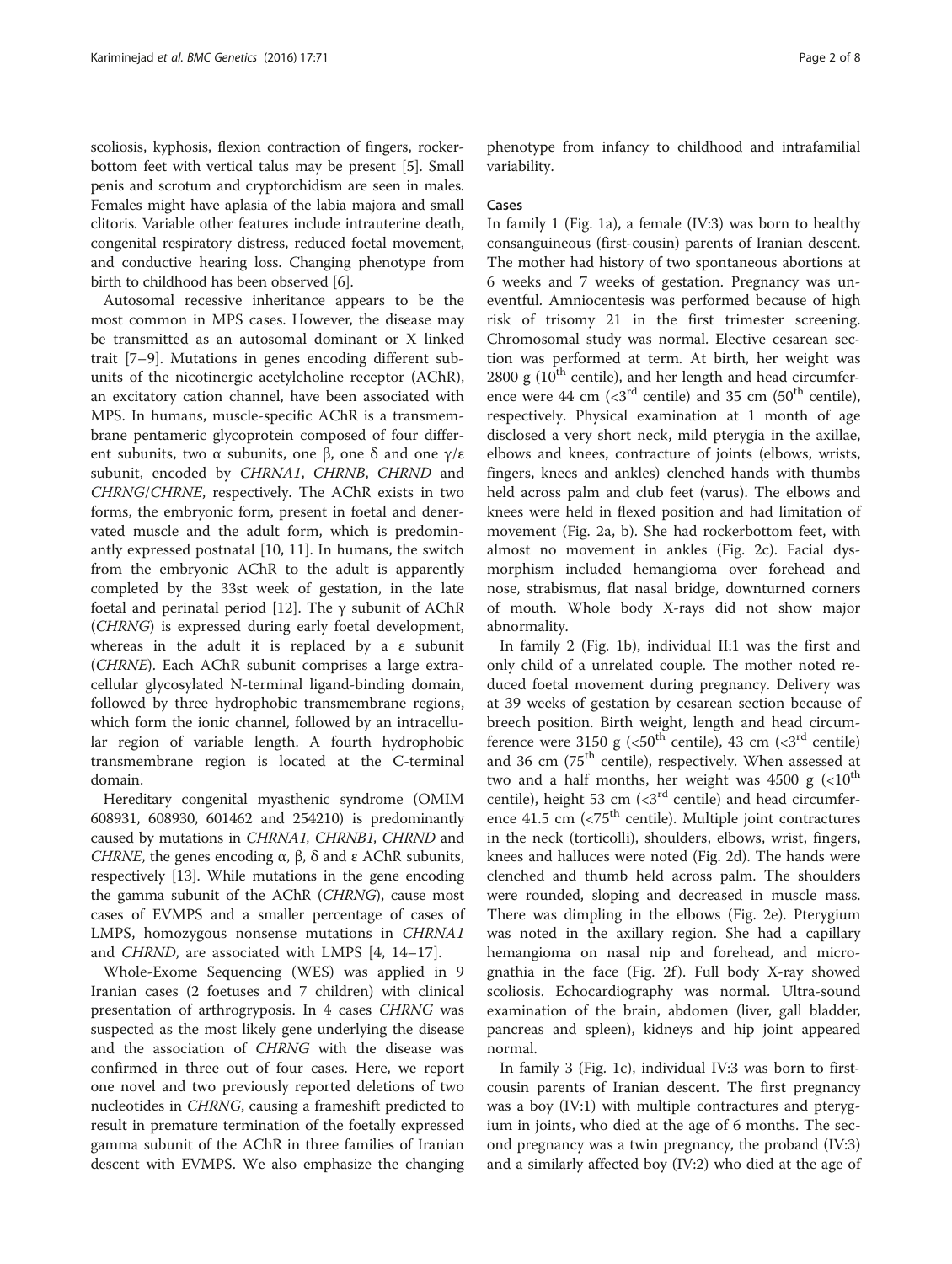<span id="page-2-0"></span>

1.5 years. The third pregnancy resulted in intra-uterinefoetal death at 20 weeks of gestation (IV:4). Delivery was by caesarean section at 9 months of pregnancy. Birth weight was  $2500 \text{ g}$  (5<sup>th</sup> centile). Pterygium in knees and elbows was noticed from birth. The infant had multiple episode of epistaxis, which led to the diagnosis of von Willebrand type III hemophilia. Milestones were delayed; he held his head at age 1 year, he stood at 2 years of age, and walked at age 2.5 years. Cognition was normal and he started saying words at age 10 months and



individual II:1 has multiple joint contractures in the neck, shoulders, elbows, wrist, fingers, knees and halluces were noted (d) and dimpling in the elbows (e). She has a capillary hemangioma on nasal nip and forehead, and micrognathia in the face (f). In family 3, individual IV:3 at the age of 7 years demonstrates facial dysmorphism including posterior and anterior low hairline, down-slanting palpebral fissures, epicanthal folds, broad nose, high nasal bridge, long philtrum, high-arched palate, rockerbottom feet, and micrognathia (g). He has camtodactyly of all fingers and skin syndactyly of fingers ( $h$ ) and the teeth are small and malpositioned (i). The micropenis is apparent (j)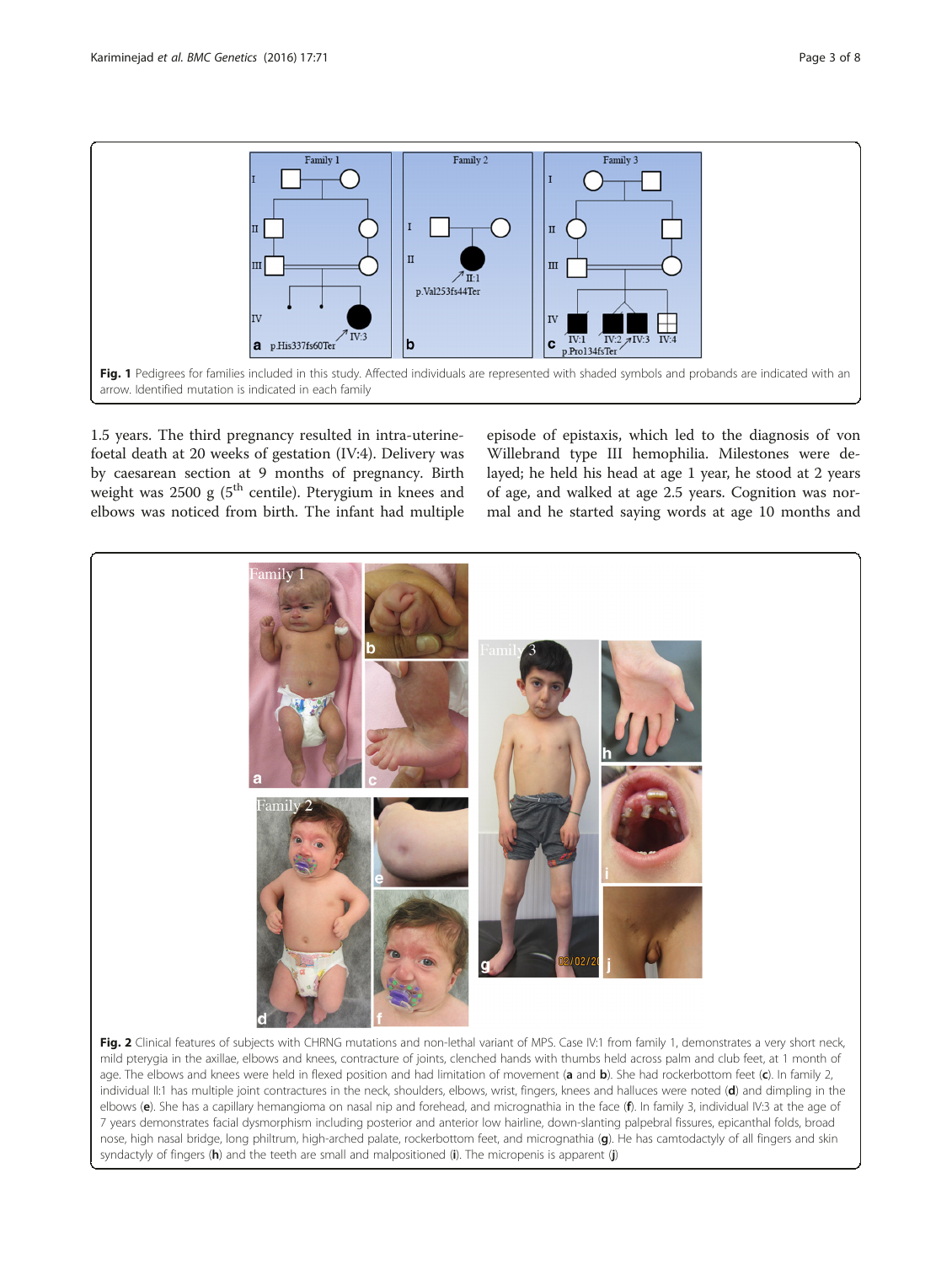he had normal speech at 7 years of age. Bilateral inguinal hernia was treated surgically at the age of 3 years old. At 7 years of age, his height, weight and head circumference were 117 cm  $\left( < 25^{\text{th}} \right)$  centile), 16 kg  $\left( < 3^{\text{rd}} \right)$  centile) and 49.5 cm ( $<$ 50<sup>th</sup> centile), respectively. Detailed review at the age of 7 years revealed facial dysmorphism including posterior and anterior low hairline, down-slanting palpebral fissures, epicanthal folds, broad nose, high nasal bridge, long philtrum, high-arched palate, and micrognathia (Fig. [2g](#page-2-0)). The teeth were small and malpositioned (Fig. [2i](#page-2-0)). Pterygia were present in neck, axillae, antecubital and in intercrural region. Contracture at elbows, limitation of elbow extension, limited movement of flexion and extension in wrists, camtodactyly of all fingers and skin syndactyly of fingers, rockerbottom feet, and second toe overlapping first and third in both feet, limited movement in ankles, limited flexion and extension of knees and micropenis were apparent (Fig. [2g](#page-2-0), [h, j](#page-2-0)). Intellectual development appeared normal. Clinical features in the investigated families are summarised in Table 1.

## **Methods**

## DNA isolation

Blood samples were collected from probands, parents and siblings. Extraction of genomic DNA was performed from whole blood from patients and parents, using DNeasy Blood & Tissue kit (Qiagen, Hilden Germany), according to the manufacturer's instructions. In addition, genomic DNA was extracted from 120 Iranian blood donors, who served as controls.

## Genetic analysis

## Exome sequence analysis

The WES was performed on DNA from patients and their unaffected parents, as previously described [\[18\]](#page-7-0). Briefly, target enrichment was performed with 3 μg genomic DNA using the Sure SelectXT Human All Exon kit version 5 (Agilent Technologies, Santa Clara, CA, USA) to generate barcoded whole-exome sequencing libraries. Libraries were sequenced on the HiSeq2000 platform (Illumina, San Diego, CA, USA) as paired-end  $2 \times 100$ -bp reads with 60x coverage. Quality assessment of the sequence reads was performed by generating QC statistics with FastQC ([http://www.bioinformatics.bbsrc.ac.uk/pro](http://www.bioinformatics.bbsrc.ac.uk/projects/fastqc)[jects/fastqc\)](http://www.bioinformatics.bbsrc.ac.uk/projects/fastqc). Read alignment to the reference human genome (hg19, UCSC assembly, February 2009) was done using BWA [\[19\]](#page-7-0) with default parameters. After removal of polymerase chain reaction (PCR) duplicates (Picard tools, <http://picard.sourceforge.net>) and file conversion (samtools [[20](#page-7-0)]) quality score recalibration, indel realignment and variant calling were performed with the Haplotype-Caller algorithm in the GATK package [[21](#page-7-0)] based on established best practices [[22](#page-7-0)].

|                                | Case IV:3<br>(Family 1) | Case II:1<br>(Family 2)                                   | Case IV:3<br>(Family 3)                         |
|--------------------------------|-------------------------|-----------------------------------------------------------|-------------------------------------------------|
| Consanguinity                  | $\ddot{}$               |                                                           | $\ddot{}$                                       |
| Feature                        |                         |                                                           |                                                 |
| History of<br>abortion/IUFD    | $^{+}$                  |                                                           | $+$                                             |
| Reduced<br>fetal movement      |                         | $^{+}$                                                    |                                                 |
| Sex                            | F                       | F                                                         | M                                               |
| Age at<br>examination          | 1 month                 | 2.5 months                                                | 7 years                                         |
| Short stature                  | $^{+}$                  | $^{+}$                                                    |                                                 |
| Multiple<br>contractures       | $+$                     | $+$                                                       | $+$                                             |
| Pterygium axilla               | $^{+}$                  | $+$                                                       | $^{+}$                                          |
| Pterygium elbows               | $^{+}$                  |                                                           | $\ddot{}$                                       |
| Pterygium knees                | $^{+}$                  |                                                           | $\ddot{}$                                       |
| Camptodactyly                  | $^{+}$                  | $^{+}$                                                    | $^{+}$                                          |
| Clenched hands                 | $^{+}$                  | $^{+}$                                                    |                                                 |
| Thumb crossing<br>palms        | $+$                     | $+$                                                       |                                                 |
| Clubfeet                       | $+$                     | $^{+}$                                                    |                                                 |
| Rockerbottom<br>feet           | $^{+}$                  |                                                           | $\ddot{}$                                       |
| Expressionless<br>face         |                         |                                                           | $^{+}$                                          |
| micrognathia                   | $^{+}$                  | $^{+}$                                                    | $^{+}$                                          |
| Downturned<br>corners of mouth | $\ddot{}$               |                                                           |                                                 |
| Low set ears                   |                         | $^{+}$                                                    |                                                 |
| Downturned<br>corners of mouth | $^{+}$                  |                                                           |                                                 |
| High arched<br>palate          |                         |                                                           | $\ddot{}$                                       |
| Webbed neck/<br>short neck     | $+$                     | $^{+}$                                                    | $^{+}$                                          |
| Long philtrum                  | $^{+}$                  |                                                           | $^{+}$                                          |
| Hearing loss                   | <b>NE</b>               | NE                                                        | L.                                              |
| Cryptorchidism                 |                         |                                                           | $^{+}$                                          |
| Other                          | Strabismus              | Dimpling of elbow,<br>hemangioma on<br>forehead and nose, | Inguinal hernia<br>Von willebrand<br>hemophilia |

## Table 1 Features in investigated families affected by non-lethal EVMPS

## Variant annotation and selection

Variants were annotated with ANNOVAR [\[23](#page-7-0)] using a wide range of databases such as dbSNP build 135, dbNSFP, KEGG, the Gene Ontology project and tracks from the UCSC. A filtering strategy, directed to disease gene candidates, was performed by QIAGEN's Ingenuity® Variant Analysis™ software ([www.qiagen.com/ingenuity](http://www.qiagen.com/ingenuity)) from QIAGEN Redwood City. We focused on exonic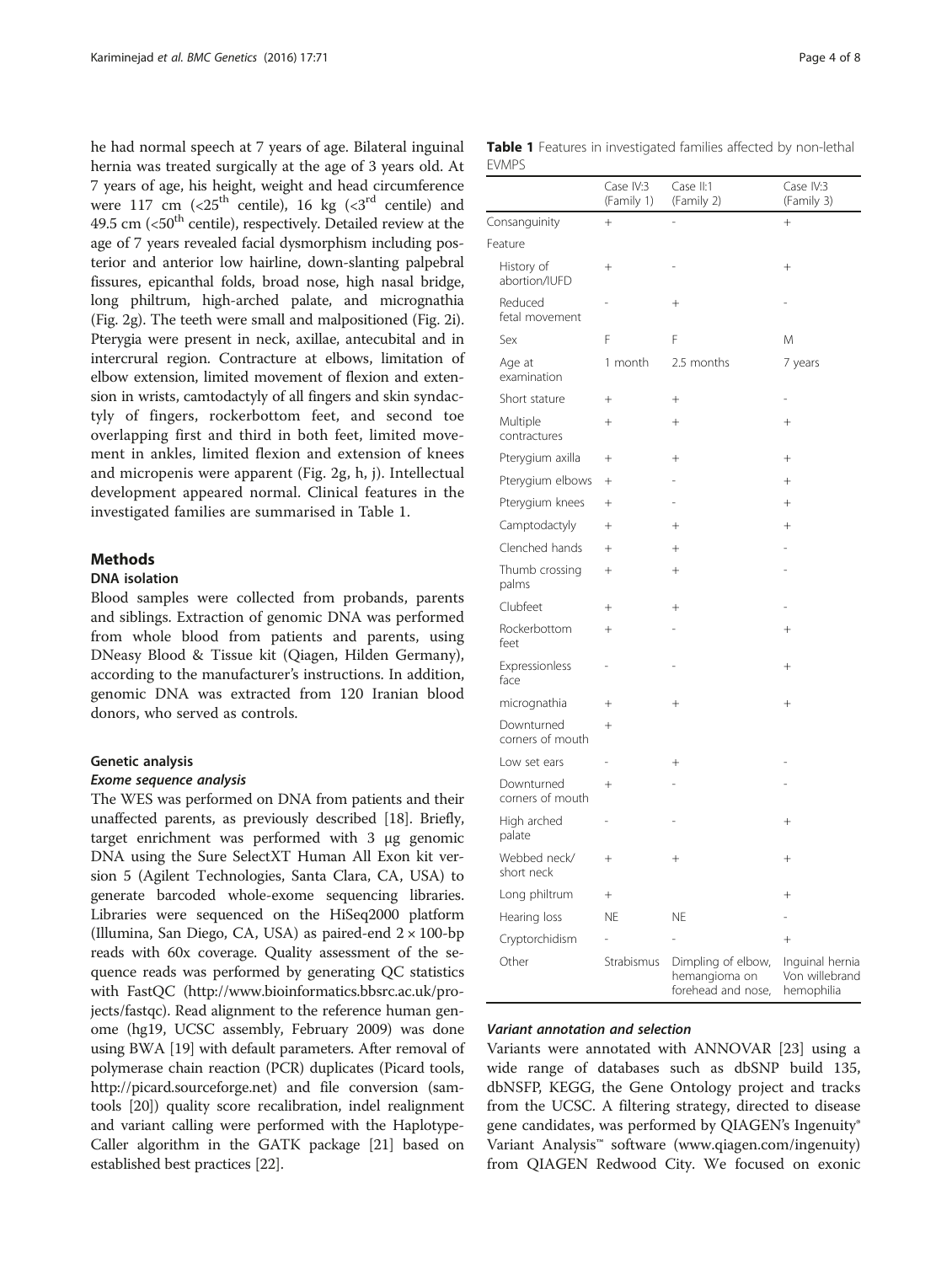variants where the mutation produced a missense change, stop gain or stop loss. We required at least two mutations in the same gene for further analysis. Only those changes that were predicted to be damaging or with unknown impact were kept. We excluded SNPs that were shared with our control dataset (>1 % in dbSNP [\[24](#page-7-0)], the Exome Variant Server (NHLBI)[\(http://](http://evs.gs.washington.edu/EVS/) [evs.gs.washington.edu/EVS/\)](http://evs.gs.washington.edu/EVS/), the 1000 Genome Project Database and the human Background Variant Database ([http://neotek.scilifelab.se/hbvdb/\)](http://neotek.scilifelab.se/hbvdb/)) as well as those labeled as compound heterozygous.

## Polymerase chain reaction (PCR) and Sanger sequencing

The variants found by WES in the candidate genes were examined in the individuals by PCR and Sanger sequencing using an ABI 3730XL (GATC Biotech, Constance, Germany and Eurofins MWG Operon, Ebersberg, Germany) if they had either a variant frequency <1 % in the healthy population or a minor allele frequency (MAF) below the normal MAF in the European population in EVS. PCR was performed on DNA samples from patients and their unaffected parents. PCR primers are available on request.

## Results

### Genetic findings

Data from WES on DNA from patients and their parents were analysed through the use of the Ingenuity Variant Analysis (IVA) software (Qiagen, Hilden Germany). The filtering strategy narrowed the starting variants to 16, 11 and 12 genes in case IV:3 (family 1), II:1 (family 2) and IV:3 (family 3), respectively. This approach allowed the identification of homozygous deletion of two nucleotides in exons of CHRNG in these cases. All other related disease-causing genes were excluded in these cases. We identified a novel homozygous deletion of two nucleotides in exon 9 (c.1009-1010delCA) (ID SUB1128405) of CHRNG in case IV:3 of family 1, leading to a frameshift predicted to result in premature termination (p.His337fs60Ter) (Fig. 3). In case II:1 of family 2, the filtering strategy narrowed the variants to 11 genes, including a homozygous previously reported deletion of two nucleotides in exon 7 (c.753-754delCT) of CHRNG, leading to a frameshift predicted to result in a premature termination

(p.Val253fs44Ter) (Fig. 3). In case IV:3 of family 3, a previously reported homozygous deletion of two nucleotides in exon 5 (c.401-402delCT) of CHRNG was identified, leading to a frameshift. The c.401-402delCT mutation was predicted to result in premature termination (p.Pro134fs43Ter) (Fig. 3).

Putative deleterious variants in CHRNG exons 5, 7 and 9, were confirmed in the children and their parents by PCR and Sanger sequencing analysis. The unaffected parents were heterozygous for the two nucleotide deletions. None of the mutations was reported in public databases as a polymorphism. However, in order to define the frequency of the identified variants in population-matched controls, PCR and Sanger sequencing of CHRNG exons 5, 7 and 9 was performed in 120 Iranian blood donors, who served as controls. The results from sequencing analysis excluded the CHRNG sequence variants in 120 Iranian control individuals.

The recurrent homozygous deletion of two nucleotides in exon 7 (c.753-754delCT) was identified in the only child of a unrelated couple (in case II:1 of family 2). Haplotyping was not available so it is not known if this was due to a founder mutation. However, the percentage of homozygosity in exome sequencing of this case compared to two other probands born to the first-cousin parents was notably lower (5.6 %).

## **Discussion**

The mammalian muscle-specific acetylcholine receptor is a transmembrane glycoprotein with two alpha, one beta, one delta and one gamma (expressed in foetal and denervated muscle) or epsilon (expressed in adult skeletal muscle) subunit [[12\]](#page-7-0). The gamma subunit of AChR, encoded by CHRNG, is expressed prior to the thirtythird week of gestation in humans [\[10](#page-7-0), [25](#page-7-0), [26\]](#page-7-0). It helps to establish the primary encounter of muscle and axon and has thus, a pivotal role in neuromuscular organogenesis and ligand binding [\[27](#page-7-0)]. Mutations in gamma subunits cause MPS, either the severe and fatal form (LMPS), or the milder and non-lethal Escobar variant [\[4](#page-6-0), [14, 15\]](#page-7-0). Previous study has demonstrated that disruption of gamma subunit expression prevents the correct localization of the receptor in cell membranes [[14](#page-7-0)]. The ultimate result of the impaired  $\gamma$  subunit structure is

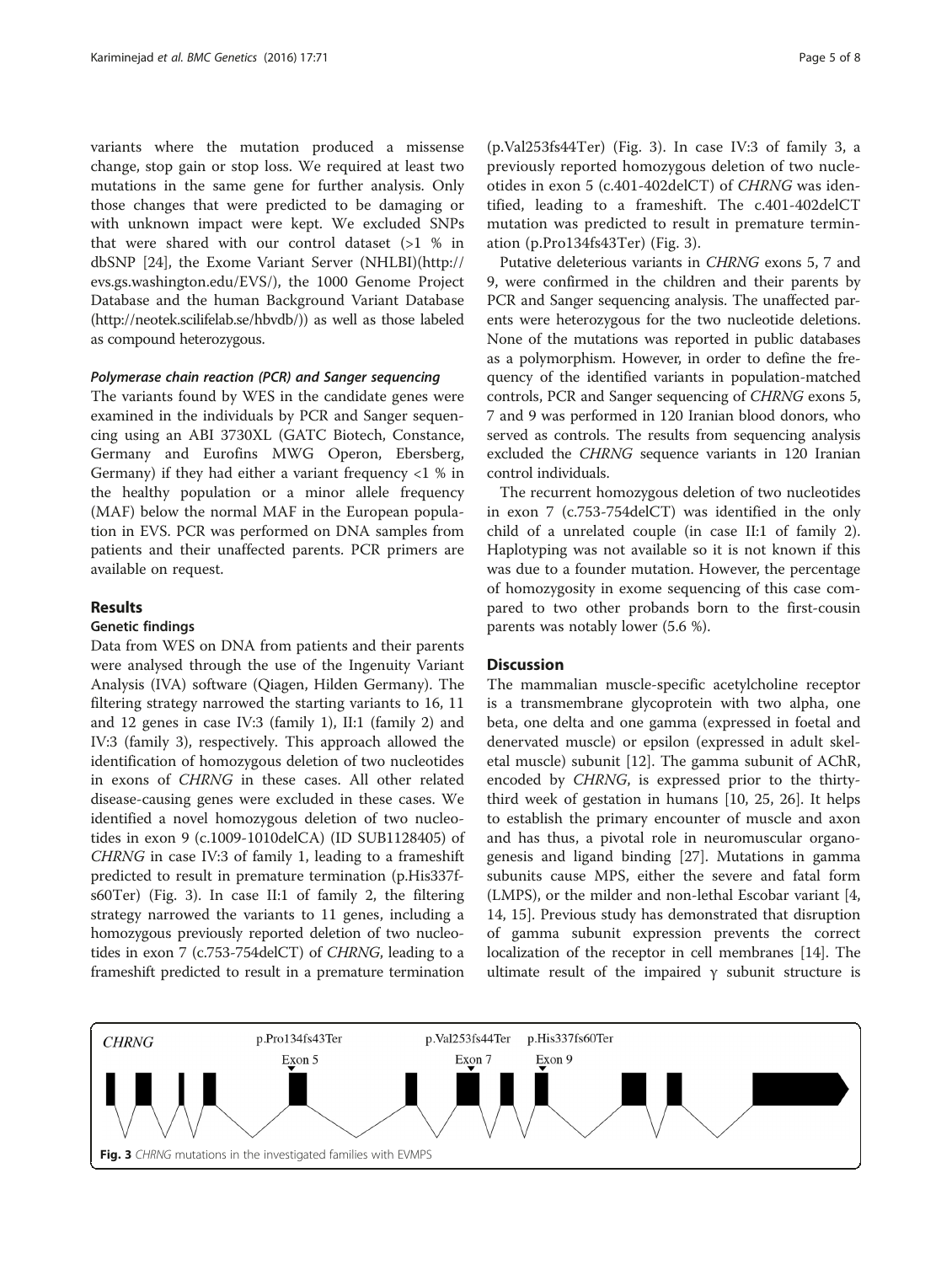reduced prenatal muscle strength and movement, explaining the contractures and pterygia [[14](#page-7-0)].

Here, we report three families with EVMPS associated with one novel and two previously reported frameshift mutations in CHRNG. These mutations are anticipated to result in premature mRNA nonsense-mediated decay followed by a  $\gamma$  subunit deficiency or predicted to result in premature termination of transcription of the foetally expressed gamma subunit of the AChR. All patients had clinical features consistent with MPS Escobar variant, including arthrogryposis multiplex congenita, multiple pterygia, short stature and dysmorphic facial features, corresponding to the developmental deformities in utero.

The novel homozygous deletion (c.1009-1010delCA; p.His337fs60Ter) in family 1 is located in exon 9 of CHRNG. In the absence of nonsense-mediated decay, the mutation is predicted to result a frameshift followed by a truncated gamma AChR subunit lacking intracellular region and the fourth hydrophobic transmembrane domain. Consequently, the mutation will lead to a dysfunctional or deficient foetal AChR, which in turn will cause impaired prenatal neuromuscular transmission and organogenesis followed by developmental defects. It is likely that this homozygous mutation caused the history of abortions in this family. Since the abortions occurred very early in pregnancy (at 7 and 8 weeks of gestation, respectively), the fetopathological examination could not be performed and therefore, there are no further clinical details. It is thus uncertain whether the typical clinical features corresponding to the lethal MPS were present in these cases.

The recurrent c.753-754delCT, pVal253Alafs44Ter mutation identified in family 2 was previously reported in patients from different ethnic backgrounds affected with both the lethal and non-lethal phenotypes [[15, 17](#page-7-0)]. It was found in the homozygous state and in combination with a second CHRNG heterozygous mutation. The previously reported homozygous c.753-754delCT, pVal253Alafs44Ter mutation was found in cases with the lethal and non-lethal MPS, born to consanguineous parents of Turkish descent [\[15, 17\]](#page-7-0). It was also found together with a second CHRNG heterozygous mutation in two compound heterozygous individuals with EVMPS phenotype [\[15](#page-7-0)]. Thus, the c.753-754delCT mutation may cause both lethal and non-lethal MPS, and the homozygous state of the mutation is not decisive of the lethal spectrum. Furthermore, there is no apparent correlation between mutation position and clinical phenotype. Therefore, genetic background and interindividual differences, and environmental modifiers might be of significance.

As previously reported, severity of the phenotype varies significantly both within and between families with MPS [\[6](#page-6-0), [15\]](#page-7-0). This is further supported in family 3, in

which the first and second siblings with non-lethal MPS were severely affected and died in the early infancy. However, it is unclear how the lethality in the two affected siblings was influenced by the severity of the congenital deformities. As previously suggested [[15\]](#page-7-0) the chance of a non-lethal MPS phenotype arising in further affected siblings within families associated with homozygous c.401-402delCT; p.Pro134Argfs34Ter mutation is more likely. The c.401-402delCT; p.Pro134Argfs34Ter mutation was previously reported in a 14-year-old boy with clinical features closely resembling individual IV:3 of family 3 [[4](#page-6-0)]. Contracture and pterygia in all major joints and facial features characteristic for Escobar syndrome was present in both cases. However, bilateral inguinal hernia and micropenis observed in our patient, was not reported in the previous case. This homozygous deletion mutation was further reported in an individual with EVMPS phenotype born to a non-consanguineous couple from the UK [[15\]](#page-7-0). The frequently observed CHRNG c.753-754delCT; pVal253Alafs44Ter and c.401- 402delCT; p.Pro134Argfs34Ter mutations indicate the mutational hotspot of these residues [\[4,](#page-6-0) [15, 17\]](#page-7-0).

It has been suggested that there is a high concordance between siblings regarding the severity of clinical findings in families with EVMPS [[15\]](#page-7-0). However, the history of increased frequency of abortions and stillbirth in reported families with EVMPS [[4,](#page-6-0) [14, 15\]](#page-7-0) and the presence of two abortions in family 1 and two perinatal deaths in family 3 suggest that variable severity of disease could exist in the same family.

Given the fact that CHRNG is expressed only during early foetal development and in denervated cells and that the γ subunit is not a component of the adult acetylcholine receptor [\[10](#page-7-0)–[12\]](#page-7-0), postnatal muscle biopsy from affected individuals with EVMPS phenotype is inapplicable to assess the effect of CHRNG mutations on transcripts and protein levels. Likewise, it is unlikely that postnatal muscle biopsy discloses specific muscle histopathology, as postnatal muscle weakness is not a feature of CHRNG associated MPS Escobar variant. Although myasthenic features and abnormal muscle histopathology is not expected in patients with CHRNG mutations, congenital diaphragmatic muscle weakness, diffuse myopathy and myasthenic-like features have frequently been reported in some patients [\[14\]](#page-7-0). This can be due to the role of γ subunit AChR in muscle organogenesis.

Clinical examination of our patients indicates that the complete clinical features of MPS Escobar variant develop past infancy. This is supported by previous study describing detail clinical features of individuals with EVMPS [\[6](#page-6-0)]. While certain clinical features are not present at birth and become apparent, as the infant grows older, other features improve with time. For example, the clear pterygia is not apparent in cases IV:3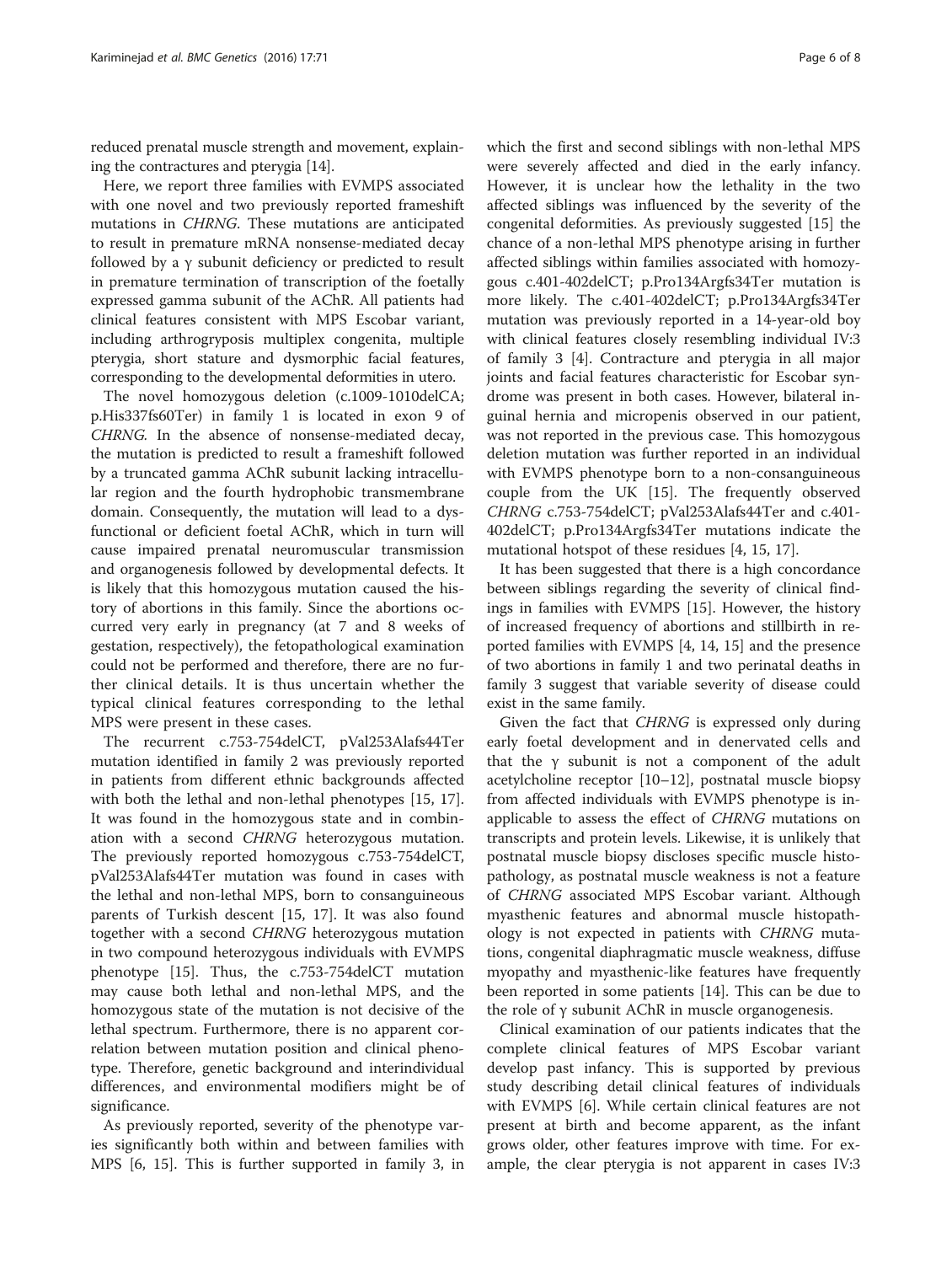<span id="page-6-0"></span>(family 1) and II:1 (family 2), at the age of one and two and a half months, respectively, whereas it is completely evident in case IV:3 (family 3), at the age of seven years. Infants have the severe joint contractures and limited movement at birth, which persists but might improve as the child grows older. Many infants born with Escobar syndrome have clenched hands with the thumb held across the palm. However, they can open their fist and have improvement of the position of the thumb as they grow older [6]. Individuals IV:3 and II:1 in family 1 and 2, respectively, show clenched hands with the thumbs held across thumb. Likewise, individual IV:3 in family 3 is said to have had the similar clinical finding at infancy. However, this clinical condition has improved and he only has camptodactyly at the age of 7 years. Moreover, the characteristic facial appearance of Escobar syndrome including down-slanting palpebral fissures, ptosis, long philtrum, sad and emotionless face, observed in the older child is not present in the infants with Escobar syndrome. Facial features dominantly present at birth include epicanthal fold, low-set ears, and micrognathia. Capillary hemangioma observed in individuals IV:3 and II:1 in family 1 and 2, respectively, is additional clinical feature that has been reported in infants with Escobar syndrome, but it is absent in the older child with Escobar syndrome. Taking together, accurate diagnosis and prognosis require follow-up of infants presenting multiple joint contractures or arthrogryposis multiplex congenital at birth, as many of them develop the characteristic features of Escobar syndrome MPS over the first few years of life.

## Conclusions

In conclusion, we present three families affected by nonlethal MPS and a novel and two previously reported homozygous frameshift truncated mutations in CHRNG predicted to result in truncations. We suggest that there is no apparent correlation between mutation position and clinical phenotype. Our data suggest the changing phenotype from infancy to childhood in individuals affected by MPS Escobar variant and that severity of the phenotype varies both within and between families with MPS.

## Web resources

Following Databases were used in this study:

The Exome Variant Server: NHLBI Exome Sequencing Project (ESP), Seattle, WA;

URL: <http://evs.gs.washington.edu/EVS/>

1000 Genome Project Database: [http://](http://browser.1000genomes.org/index.html)

[browser.1000genomes.org/index.html](http://browser.1000genomes.org/index.html)

Human Background Variant DataBase: [http://](http://neotek.scilifelab.se/hbvdb/)

[neotek.scilifelab.se/hbvdb/](http://neotek.scilifelab.se/hbvdb/)

#### Abbreviations

AChR, acetylcholine receptor; EVMPS, escobar variant of multiple pterygium syndrome; LMPS, lethal form of multiple pterygium syndrome; MPS, multiple pterygium syndromes; MAF, minor allele frequency; PCR, polymerase chain reaction; WES, whole-exome sequencing; EVS: exome Variant Server

#### Acknowledgements

We thank the family members who provided samples and clinical information for this study. We would like to thank the Iranian Blood Transfusion Organisation (IBTO) for assistance with the collection of blood samples from Iranian blood donors. We thank the Bioinformatics Core Facility platform, at the Sahlgrenska Academy, University of Gothenburg for assistance with the bioinformatics analyses.

## Funding

The study was supported by grants from the Swedish Research Council (H.T.) and the Swedish Society of Medicine (H.T.). The funders had no role in the design of the study and collection, analysis, decision to publish, interpretation of data or preparation of the manuscript.

#### Authors' contributions

All authors conceived the study. AK and HT participated in study design and collected the data. AK, NA and AK contributed to clinical assessment of the patients. BO, A-RM and HT analysed the WES data. BO and A-RM participated in computational and bioinformatics design and analysis. AK, HT and BO wrote the manuscript. All authors contributed to the conception and design of the study, analysis and interpretation of data, drafting the manuscript and provided critical revisions and approved the final manuscript.

### Competing interests

The authors declare that they have no competing interests.

#### Consent for publication

The parents in this study provided written informed consent to publish their family trees and family data.

#### Ethics and consent to participate

The parents in this study provided written informed consent to participate in this study. The study was approved by the ethical standards of the relevant institutional review board, the Kariminejad-Najmabadi Pathology & Genetics ethics committee and the ethics review committee in the Gothenburg region (Dn1: 842–14).

#### Author details

<sup>1</sup> Kariminejad-Najmabadi Pathology & Genetics Centre, Tehran, Iran. <sup>2</sup> Mehrgan Genetics Centre, Sari, Iran. <sup>3</sup>Systems Biology Research Centre, School of Bioscience, University of Skovde, SE-541 28 Skovde, Sweden. <sup>4</sup> Department of Pathology, University of Gothenburg, Sahlgrenska University Hospital, SE-413 45 Gothenburg, Sweden.

## Received: 18 September 2015 Accepted: 25 May 2016 Published online: 31 May 2016

#### References

- 1. Hall JG. The lethal multiple pterygium syndromes. Am J Med Genet. 1984; 17(4):803–7.
- 2. Gillin ME, Pryse-Davis J. Pterygium syndrome. J Med Genet. 1976;13(3):249–51.
- 3. Hall JG, Reed SD, Rosenbaum KN, Gershanik J, Chen H, Wilson KM. Limb pterygium syndromes: a review and report of eleven patients. Am J Med Genet. 1982;12(4):377–409.
- 4. Morgan NV, Brueton LA, Cox P, Greally MT, Tolmie J, Pasha S, Aligianis IA, van Bokhoven H, Marton T, Al-Gazali L, et al. Mutations in the embryonal subunit of the acetylcholine receptor (CHRNG) cause lethal and Escobar variants of multiple pterygium syndrome. Am J Hum Genet. 2006;79(2):390–5.
- 5. Chen H, Chang CH, Misra RP, Peters HA, Grijalva NS, Opitz JM. Multiple pterygium syndrome. Am J Med Genet. 1980;7(2):91–102.
- 6. Thompson EM, Donnai D, Baraitser M, Hall CM, Pembrey ME, Fixsen J. Multiple pterygium syndrome: evolution of the phenotype. J Med Genet. 1987;24(12):733–49.